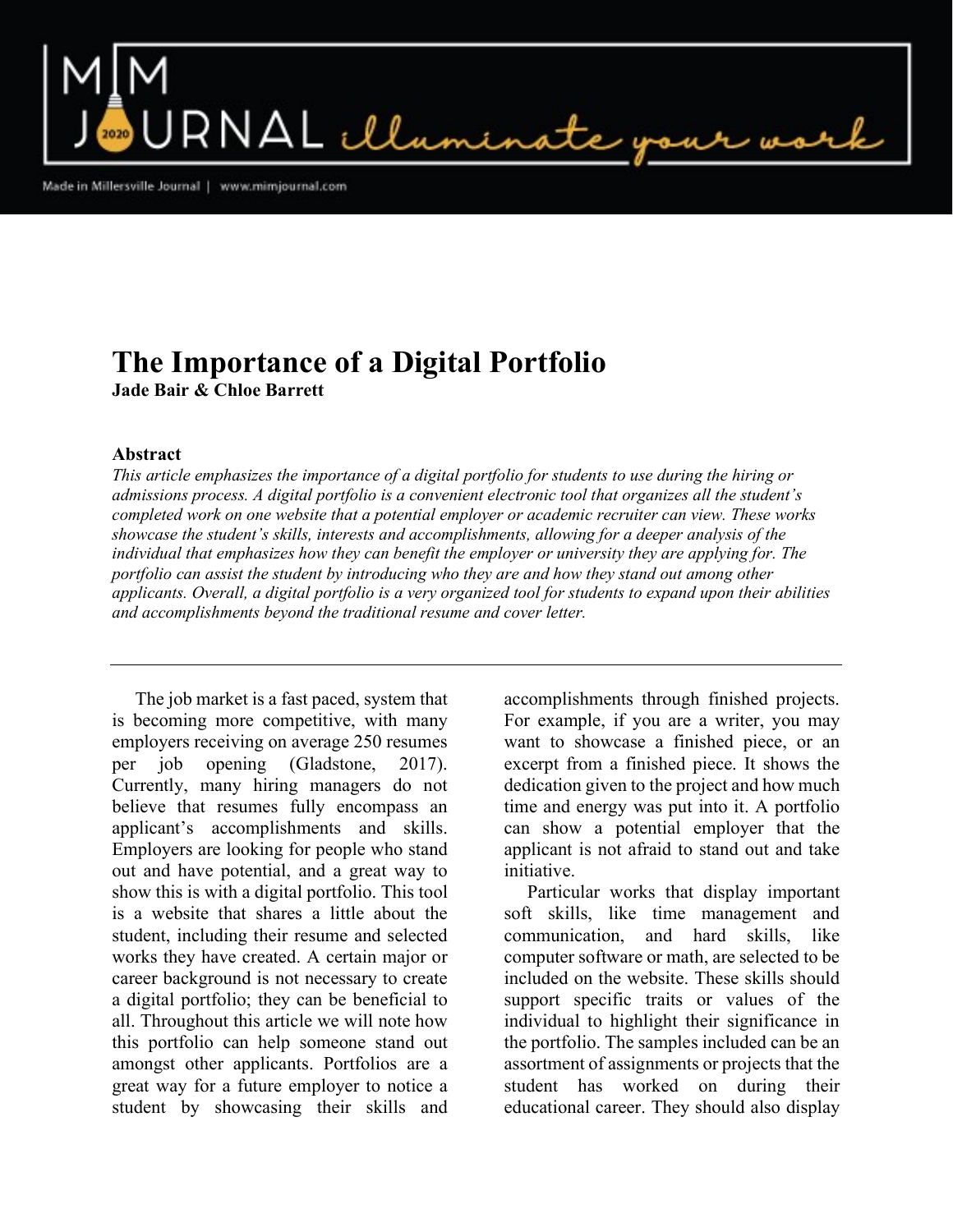specific skills that the student wants to call attention to. These works can demonstrate what programs or topics a student learned in a specific job or class by showing their knowledge in an original argument or a completed project using the specified software. The main component of each sample should be to show what you can do for an employer or educational department. It is pertinent that the digital portfolio be created to target a specific audience. The audience determines which pieces the student will include in the portfolio, how the website will be laid out and what skills will be highlighted.

 A digital portfolio can benefit future employers by keeping completed work organized. Many sites like Weebly, WordPress, and Wix give their users the opportunity to customize how they would like their information displayed on their portfolio. This organization gives employers an easy and efficient way to look at a student's work. There is also the ability to introduce the student further to employers by including a thorough "About Me" page that emphasizes their core values and beliefs. This inclusion would not be possible with a traditional resume and cover letter, giving the student the ability to fully introduce themselves and their work.

 A digital portfolio is user-friendly because it is conveniently online and always available for anyone to access. It is easy for potential employers to be able to find the content they want by quickly selecting each section they want to view. This can also benefit the hiring manager who is overseeing your application because they can easily send the link to your portfolio out to other hiring employees, rather than having to print out documents or attach them to emails.

 Overall, a digital portfolio is important for all students to incorporate within their applications to any company or university. It allows for a greater analysis of their character, accomplishments and behaviors, rather than solely relying on the brief information a resume and cover letter contain. The digital portfolio will help them stand out amongst the other applicants and give them a convenient edge for marketing in future situations. It is important that each student adopt this new technological advantage to enhance their presence online for wherever their career path takes them.